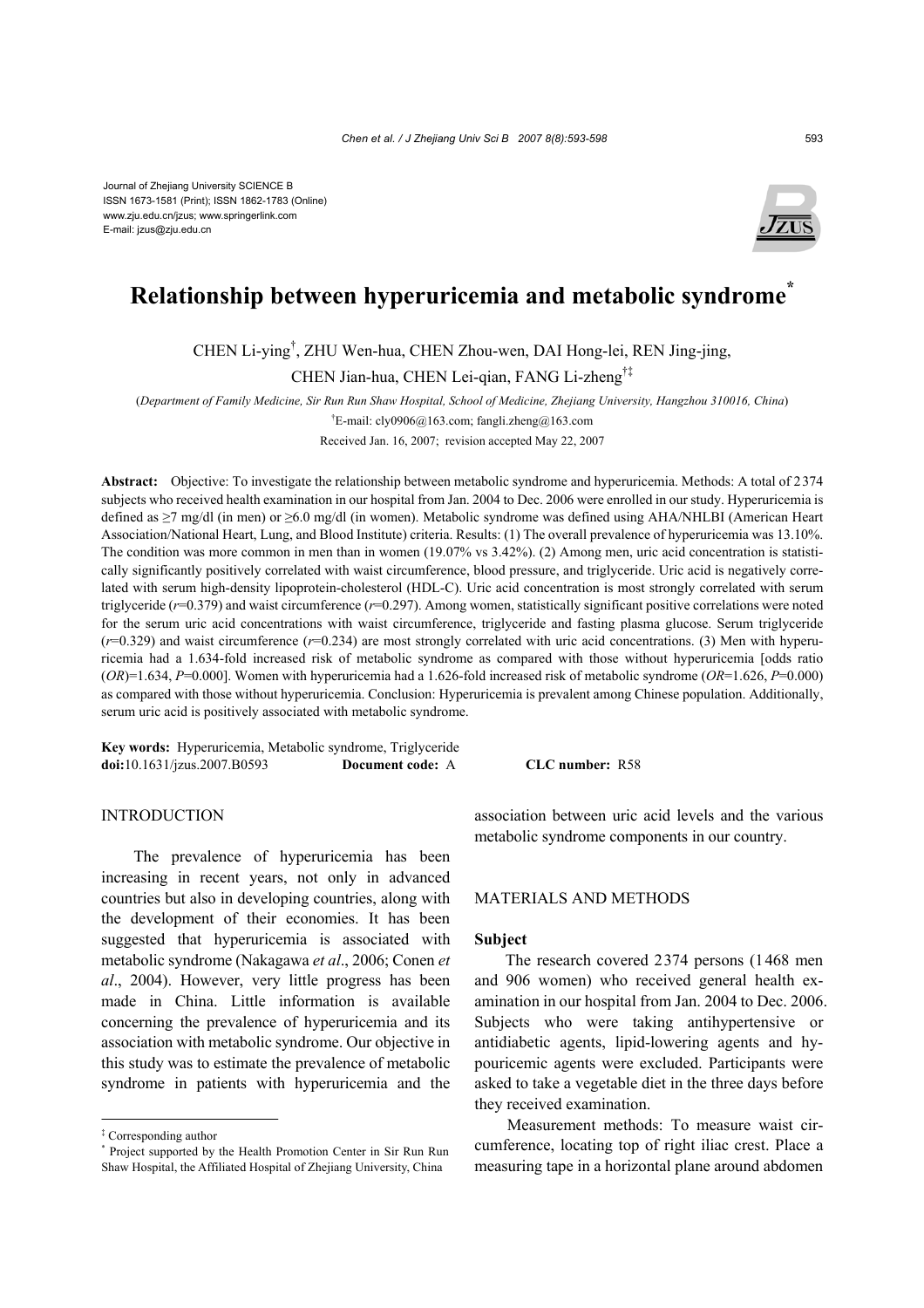at level of iliac crest. Before reading tape measure, ensure that the tape is snug but does not compress the skin and is parallel to floor. Measurement is made at the end of a normal expiration (Grundy *et al*., 2005). Blood pressure was measured using a sphygmomanometer after the subjects had rested for more than 5 min. For those with a systolic blood pressure  $\geq 140$ mmHg and a diastolic blood pressure ≥90 mmHg (defined as hypertension by the 2003 JNC-7), blood pressure was measured on a further 2 occasions after resting, and average values were then taken (Himmelmann *et al*., 2003).

Laboratory analyses: Participants provided an overnight fasting venous blood sample. Serum samples were used to determine participants' lipid profiles and fasting blood glucose using an automatic analyzer (Advia 1650, Bayer, Germany). Serum triglyceride concentration was determined by standardized enzymatic procedures using glycerol phosphate oxidase assay. High-density lipoprotein-cholesterol (HDL-C) was measured by a chemical precipitation technique using dextran sulfate. Fasting plasma glucose was measured using the hexakinase method. Serum uric acid concentrations were measured using the uricase EMST method (Hitachi 747 automatic analyzer, Hitachi, Japan).

### **Diagnosis criteria**

1. Hyperuricemia is defined as serum uric acid level  $\geq$ 7 mg/dl (in men) or  $\geq$ 6.0 mg/dl (in women) (Hochberg *et al*., 2003).

2. We assessed metabolic syndrome according to AHA/NHLBI criteria. The presence of metabolic syndrome was defined as those patients having ≥3 of the following 5 items: (1) waist circumference  $\geq 90$ cm for males  $(\geq 80$  cm for females); (2) serum triglyceride levels  $\geq 150$  mg/dl or on drug treatment for elevated triglycerides; (3) serum HDL-C levels <40 mg/dl for males (<50 mg/dl for females), or on drug treatment for reduced HDL-C; (4) systolic blood pressure ≥130 mmHg or diastolic blood pressure ≥85 mmHg or antihypertensive drug treatment in a patient with a history of hypertension; (5) fasting blood glucose  $\geq$ 110 mg/dl or on drug treatment for elevated glucose (Grundy *et al*., 2005).

### **Statistical analysis**

Descriptive data is described as mean±*SD*,

comparisons between the quantitative data were done by *t*-tests and categorical variables were done by chi-square tests. Analysis of variance (ANOVA) followed by multiple comparisons with the LSD test was used to evaluate the differences by age groups. Pearson's correlation coefficients were obtained for each of the metabolic syndrome components and the respective uric acid concentration. Fasting plasma glucose and triglyceride were skewed and were normalized by logarithmic transformation in all analyses. Logistic regression procedures were used to examine the risks of having metabolic syndrome. All analyses were completed separately for male and female patients. All reported *P* values are two tailed. Variables with  $P$  values of  $\leq 0.05$  were considered significant. Statistical analyses were performed using SPSS (V. 13.0) software.

# **RESULTS**

# **Characteristics of study population according to hyperuricemia status**

Some characteristics of the study population according to hyperuricemia status are shown in Table 1. Men (1468) and women (906) were enrolled in our research. Men with hyperuricemia, as compared with those without the condition, were more likely to have reported smoking (*P*=0.000) and exercising (*P*= 0.015). Women with hyperuricemia as compared with their counterparts without the condition were likely to do exercise (*P*=0.000). The mean age and drinking status were not statistically significantly associated with hyperuricemia status in both men and women.

### **Prevalence of hyperuricemia by gender group**

As shown in Table 2, the overall prevalence of hyperuricemia was 13.10%. Hyperuricemia was more common in men (19.07%) than in women (3.42%)  $(P=0.000)$ .

### **Correlation between metabolic syndrome component and uric acid concentrations**

As shown in Table 3, elevated waist circumference and high triglyceride were statistically significantly associated with higher uric acid concentration in both men and women. Men with high blood pressure and low HDL-C had higher uric acid concentra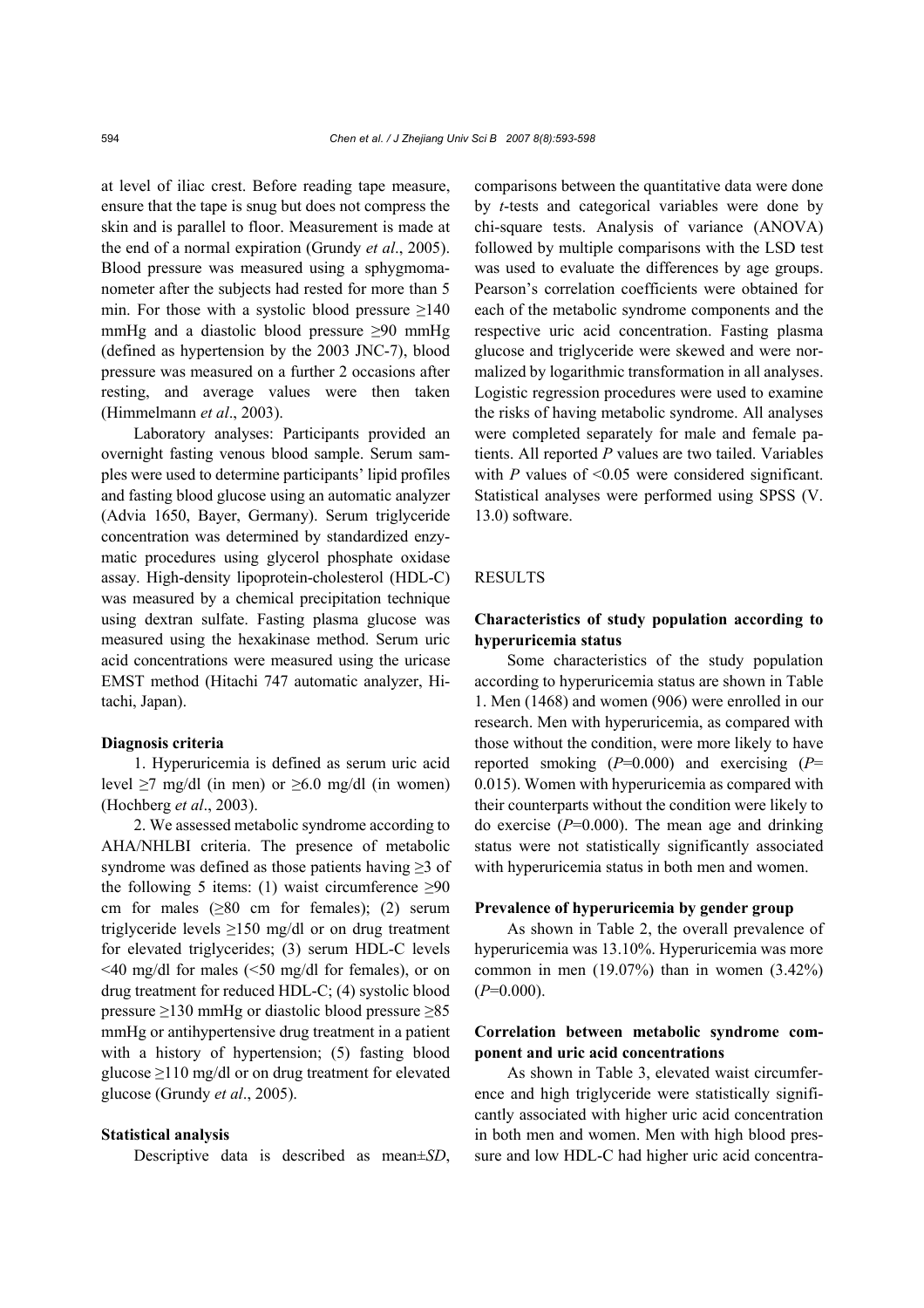tions than those without such conditions, but this association was not evident among women. There was no statistical significance between elevated fasting glucose and uric acid concentration.

Table 4 summarizes Pearson's correlation coefficients between metabolic syndrome components and serum uric acid concentrations. Among men, uric acid concentrations were statistically significantly positively correlated with waist circumference, blood pressure, and log-transformed serum triglyceride concentrations. Uric acid was negatively correlated with serum HDL-C. Uric acid concentrations were most strongly correlated with serum triglyceride concentrations  $(r=0.379)$  and waist circumference (*r*=0.297). Among women, statistically significant positive correlations were noted for the serum uric acid concentrations with waist circumference, log-transformed triglyceride and log-transformed fasting plasma glucose concentrations. Serum triglyceride concentrations (*r*=0.329) and waist circumference (*r*=0.234) were most strongly correlated with uric acid concentrations.

# **Risk of metabolic syndrome according to uric acid concentration**

We used binary logistic regression procedures to evaluate the relative risk of metabolic syndrome in relation to serum uric acid concentration in men and women, respectively. As shown in Table 5, we noted that men with hyperuricemia had a 1.634-fold increased risk of metabolic syndrome as compared with men without hyperuricemia [odds ratio (*OR*)=1.634, *P*=0.000]. Women with hyperuricemia had a 1.626-fold increased risk of metabolic syndrome  $(OR=1.626, P=0.000)$  as compared with those without hyperuricemia.

|                 |                                 | Men $(n=1468)$             |           | Women $(n=906)$                |                           |           |  |
|-----------------|---------------------------------|----------------------------|-----------|--------------------------------|---------------------------|-----------|--|
| Characteristics | Non-hyperuricemia<br>$(n=1188)$ | Hyperuricemia<br>$(n=280)$ | $P$ value | Non-hyperuricemia<br>$(n=875)$ | Hyperuricemia<br>$(n=31)$ | $P$ value |  |
| Age (years)     | $43.20 \pm 9.53$                | $42.50 \pm 9.82$           | 0.507     | $41.70 \pm 10.24$              | $42.38 \pm 14.58$         | 0.772     |  |
| Drinking status |                                 |                            | 0.432     |                                |                           | 0.924     |  |
| Never drinker   | 370 (31.14)                     | 94 (33.57)                 |           | 261 (29.83)                    | 9(29.03)                  |           |  |
| Ever drinker    | 818 (68.86)                     | 186 (66.43)                |           | 614(70.17)                     | 22 (70.97)                |           |  |
| Smoking status  |                                 |                            | 0.000     |                                |                           | 0.724     |  |
| Never smoker    | 690 (58.08)                     | 118(42.14)                 |           | 338 (38.63)                    | 11 (35.48)                |           |  |
| Ever smoker     | 498 (41.92)                     | 162 (57.86)                |           | 537 (61.37)                    | 20 (64.52)                |           |  |
| Exercise        |                                 |                            | 0.015     |                                |                           | 0.000     |  |
| Yes             | 480 (40.40)                     | 91 (32.50)                 |           | 536 (61.26)                    | 9(29.03)                  |           |  |
| N <sub>0</sub>  | 708 (59.60)                     | 189 (67.50)                |           | 339 (38.74)                    | 22(70.97)                 |           |  |
| $WC$ (cm)       | 89.96±8.99                      | 94.77±7.29                 | 0.000     | 77.14±9.49                     | $86.43 \pm 13.79$         | 0.000     |  |
| Hypertension    | 333 (28.03)                     | 105(37.50)                 | 0.034     | 134 (15.31)                    | 10(32.26)                 | 0.255     |  |
| FPG (mg/dl)     | 97.98±25.12                     | $96.31 \pm 10.10$          | 0.525     | $94.31 \pm 16.11$              | $101.15 \pm 12.27$        | 0.062     |  |
| $TG$ (mg/dl)    | 193.53±138.14                   | 269.10±146.46              | 0.003     | $100.53 \pm 51.33$             | $152.63 \pm 75.59$        | 0.000     |  |
| $HDL-C$ (mg/dl) | 41.20±11.44                     | $38.17 \pm 10.61$          | 0.016     | $54.31 \pm 12.59$              | $51.33 \pm 15.76$         | 0.308     |  |

**Table 1 Characteristics of study population according to hyperuricemia status**

Note: The data are expressed as mean±*SD* or *n* (percentage). WC: Waist circumference; FPG: Fasting plasma glucose; TG: Triglyceride

| Table 2 Prevalence of hyperuricemia by gender group |               |                   |       |                    |         |  |  |
|-----------------------------------------------------|---------------|-------------------|-------|--------------------|---------|--|--|
| Groups                                              | Hyperuricemia | Non-hyperuricemia | Total | Prevalence $(\% )$ | P value |  |  |
| Males                                               | 280 (90.03)   | 1188 (57.59)      | 1468  | 19.07              | 0.000   |  |  |
| Females                                             | 31(9.97)      | 875 (42.41)       | 906   | 3.42               |         |  |  |
| Total                                               | 311           | 2063              | 2374  | 13.10              |         |  |  |

The data in the parentheses are percentage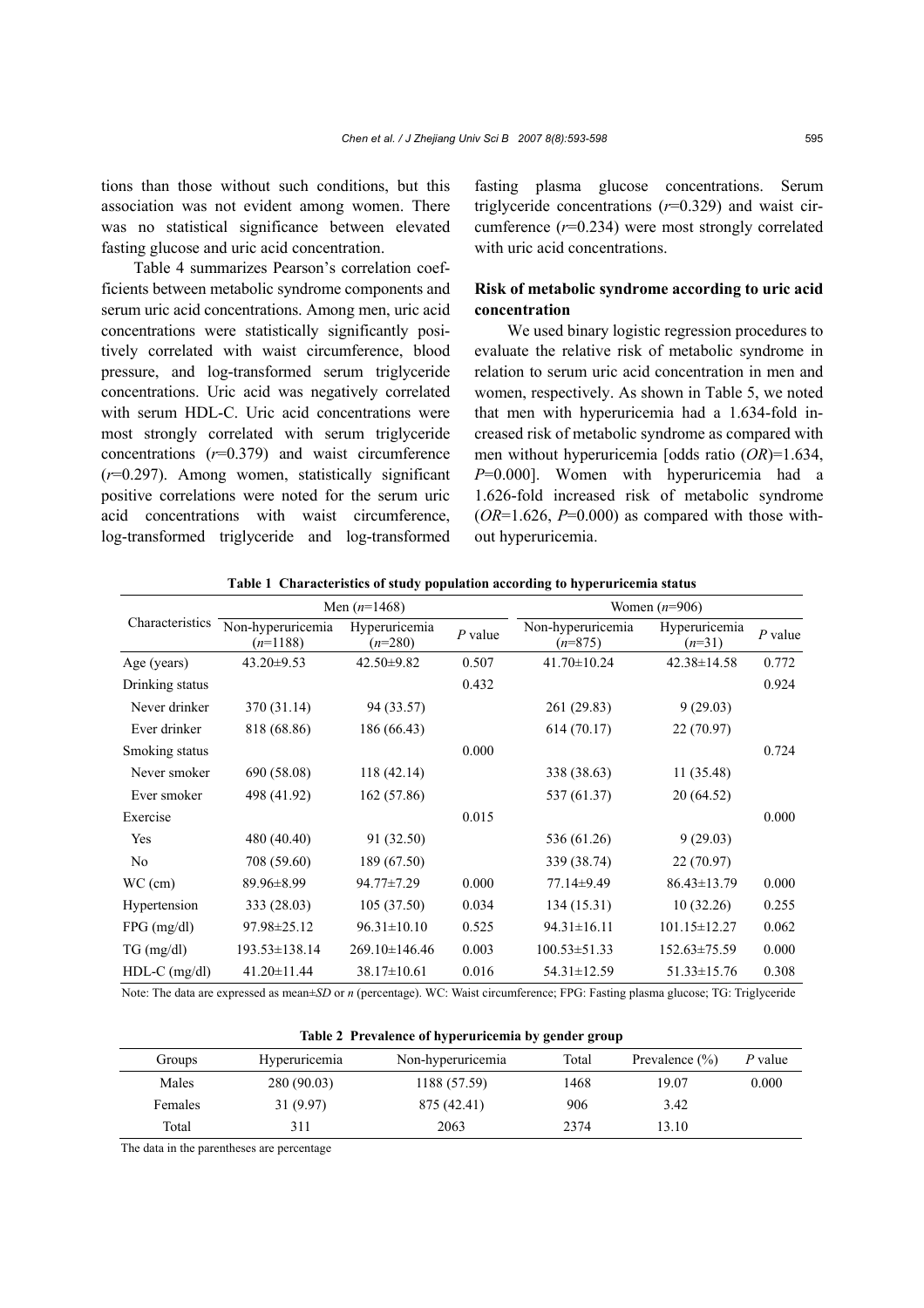|                                                                                                                                                                                                         | Men              |                                            |           | Women            |                   |           |
|---------------------------------------------------------------------------------------------------------------------------------------------------------------------------------------------------------|------------------|--------------------------------------------|-----------|------------------|-------------------|-----------|
|                                                                                                                                                                                                         | $\boldsymbol{n}$ | Uric acid $(mg/dl)$                        | $P$ value | $\boldsymbol{n}$ | Uric acid (mg/dl) | $P$ value |
| Waist circumference                                                                                                                                                                                     |                  |                                            | 0.000     |                  |                   | 0.000     |
| $\geq 90$ cm (men)/ $\geq 80$ cm (women)                                                                                                                                                                | 861              | $5.92 \pm 1.26$                            |           | 336              | $3.88 \pm 0.99$   |           |
| $\leq 90$ cm (men)/ $\leq 80$ cm (women)                                                                                                                                                                | 607              | $5.28 \pm 1.04$                            |           | 570              | $3.46\pm0.88$     |           |
| Blood pressure                                                                                                                                                                                          |                  |                                            | 0.010     |                  |                   | 0.237     |
| $SBP \geq 130$ mmHg/DBP $\geq 85$ mmHg                                                                                                                                                                  | 726              | $5.77 \pm 1.28$                            |           | 462              | $3.67 \pm 0.95$   |           |
| SBP<130 mmHg/DBP<85 mmHg                                                                                                                                                                                | 742              | $5.54 \pm 1.14$                            |           | 444              | $3.56 \pm 0.93$   |           |
| Fasting plasma glucose                                                                                                                                                                                  |                  |                                            | 0.238     |                  |                   | 0.881     |
| $\geq$ 110 mg/dl                                                                                                                                                                                        | 164              | $5.51 \pm 1.14$                            |           | 86               | $3.64 \pm 1.14$   |           |
| $\leq 110$ mg/dl                                                                                                                                                                                        | 1304             | $5.68 \pm 1.22$                            |           | 820              | $3.61 \pm 0.92$   |           |
| Triglyceride                                                                                                                                                                                            |                  |                                            | 0.000     |                  |                   | 0.000     |
| $\geq$ 150 mg/dl                                                                                                                                                                                        | 796              | $6.01 \pm 1.25$                            |           | 161              | $4.17 \pm 1.02$   |           |
| $\leq$ 150 mg/dl                                                                                                                                                                                        | 672              | $5.24 \pm 1.02$                            |           | 745              | $3.50\pm0.88$     |           |
| HDL-C                                                                                                                                                                                                   |                  |                                            | 0.000     |                  |                   | 0.339     |
| $\leq$ 40 mg/dl (men)/ $\leq$ 50 mg/dl (women)                                                                                                                                                          | 792              | $5.83 \pm 1.14$                            |           | 349              | $3.67 \pm 0.97$   |           |
| $\geq$ 40 mg/dl (men)/ $\geq$ 50 mg/dl (women)<br>676<br>$\mathbf{v}$ $\mathbf{v}$ $\mathbf{v}$ $\mathbf{v}$ $\mathbf{v}$ $\mathbf{v}$ $\mathbf{v}$ $\mathbf{v}$ $\mathbf{v}$ $\mathbf{v}$ $\mathbf{v}$ |                  | $5.45 \pm 1.26$<br>T T T T T T T T T T T T |           | 557              | $3.58 \pm 0.93$   |           |

**Table 3 Means of uric acid (mg/dl) according to selected features of metabolic syndrome**

Note: SBP: Systolic blood press; DBP: Diastolic blood press; HDL-C: High-density lipoprotein-cholesterol

**Table 4 Pearson's correlation coefficients (***r***) for each component of metabolic syndrome in relation to uric acid concentrations (mg/dl)**

|                                        | Men                         |           | Women                       |           |  |
|----------------------------------------|-----------------------------|-----------|-----------------------------|-----------|--|
|                                        | Pearson's correlation $(r)$ | $P$ value | Pearson's correlation $(r)$ | $P$ value |  |
| Waist circumference                    | 0.297                       | 0.000     | 0.234                       | 0.000     |  |
| Systolic blood pressure                | 0.077                       | 0.037     | 0.052                       | 0.265     |  |
| Diastolic blood pressure               | 0.116                       | 0.002     | 0.035                       | 0.454     |  |
| HDL-cholesterol                        | $-0.159$                    | 0.000     | 0.015                       | 0.746     |  |
| Log-transformed triglyceride           | 0.379                       | 0.000     | 0.329                       | 0.000     |  |
| Log-transformed fasting plasma glucose | $-0.001$                    | 0.987     | 0.098                       | 0.037     |  |

**Table 5 Risk of metabolic syndrome according to uric acid concentration**

|                   |       | o.c.  | Wald   | df | Sig.  | Exp(B) |
|-------------------|-------|-------|--------|----|-------|--------|
| Uric acid (men)   | 0.491 | 0.073 | 45.843 |    | 0.000 | .634   |
| Uric acid (women) | 0.486 | 0.108 | 20.179 |    | 0.000 | .626   |

# DISCUSSION

Hyperuricemia is an increasingly common medical problem not only in the advanced countries, but also in the developing countries. It has been described that hyperuricemia is associated with metabolic syndrome components (Nakagawa *et al*., 2006; Conen *et al*., 2004; Schachter, 2005), such as obesity, dyslipidemia, hyperglycemia and hypertension. The incidence of hyperuricemia has rarely been investigated in China up to the time. The purpose of our study was to investigate the prevalence of hyperuricemia and the association between uric acid levels and the various metabolic syndrome components.

Obesity is one component of metabolic syndrome. Matsuura *et al*.(1998) and Bonora *et al*.(1996) reported that obesity and central body fat distribution were associated with hyperuricemia. In our study, we found elevated waist circumference to be at greater risk of having hyperuricemia, which is in line with Feig and Johnson (2003)'s research. Researchers conducted studies to evaluate the relationship be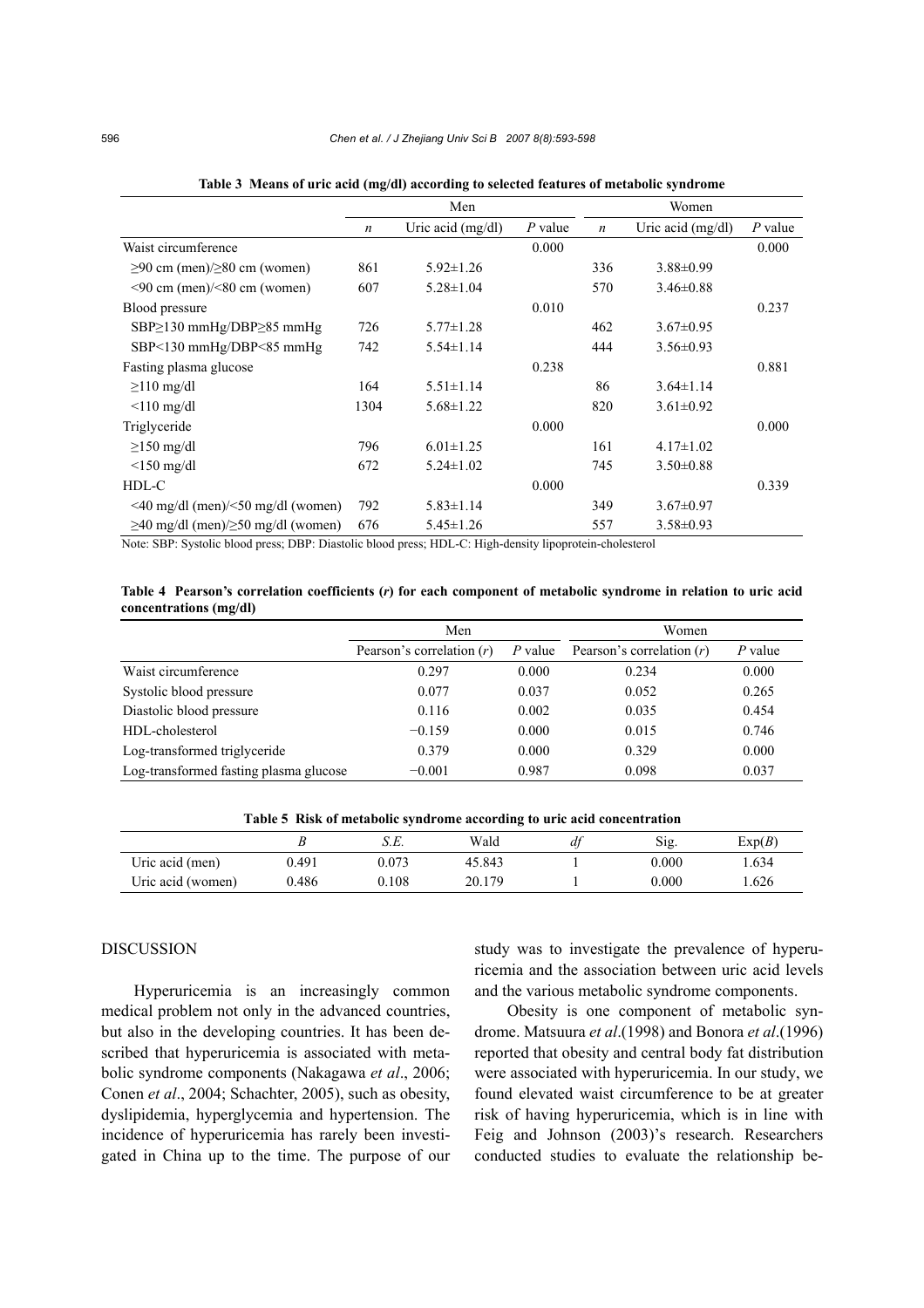tween leptin (gene production of obesity) and the cluster of hyperuricemia in order to clarify the pathogenic mechanisms associating obesity with hyperuricemia. They found that the serum uric acid concentration is independently associated with the serum leptin concentration (Bedir *et al*., 2003; Fruehwald-Schultes *et al*., 1999). It was suggested that leptin could be a pathogenic factor responsible for hyperuricemia in obese patients.

In our research the data indicated that serum triglyceride was markedly associated with hyperuricemia. Conen *et al*.(2004) and Schachter (2005) showed the same results. Hyperuricemia and hypertriglyceridemia are suggested to be associated with insulin resistance syndrome (Tai *et al*., 1999; Bo *et al*., 2001; Bosello and Zamboni, 2000), and many investigators are studying the mechanisms of the emergence of this syndrome. The association between insulin resistance syndrome, hyperuricemia, and hypertriglyceridemia are complicated. This might be expected from the fact that uric acid production is linked to glycolysis and that glycolysis is controlled by insulin. Phosphoribosylpyrophosphate (PPRP) is an important metabolite in this respect. Its availability depends on ribose-5-phosphate (R-5-P), the production of which is governed by glycolytic flux. Diversion of glycolytic intermediates toward R-5-P, PPRP, and uric acid will follow if there is diminished activity of GA3PDH (glyceraldehyde-3-phosphate dehydrogenase), which is regulated by insulin. Serum triglyceride concentrations may also increase, as might be expected from accumulation of glycerol-3-phosphate. Thus, intrinsic defects in GA3PDH and a loss of its responsiveness to insulin, by causing accumulation of glycolytic intermediates, may explain the association between insulin resistance, hyperuricemia, and hypertriglyceridemia (Leyva *et al*., 1998).

It was shown in our study that uric acid was negatively correlated with serum HDL-C, but this association was not evident among women. This founding was consistent with Rho *et al*.(2005)'s research. The mechanisms of this condition may due to the relationship between decreased HDL-C levels and insulin resistance syndrome (Schmidt *et al*., 1996).

Serum uric acid concentration was found to independently correlate with hypertension (Yoo *et al*., 2005; Feig and Johnson, 2003). A study done by Krishnan *et al*.(2007) found that men with hyperuricemia had more risk for incident hypertension. Each unit increase in serum uric acid was associated with a 9% increase in the risk for incident hypertension. Although the mechanism by which uric acid plays a pathogenetic role in hypertension was unclear, hyperuricemia is associated with deleterious effects on endothelial function, platelet adhesion and aggregation, or oxidative metabolism (Alderman and Redfern, 2004). It has been suggested that uric acid may play a role in the pathogenesis of early-onset hypertension (Schachter, 2005). In our research, it was found that uric acid concentration was statistically significantly positively correlated with blood pressure among men, but this association did not evident among women.

Yoo *et al*.(2005) and Becker and Jolly (2006) reported that hyperglycemia was a remarkable risk factor for hyperuricemia. In a study of 3681 Japanese adult, it was found that an elevation of serum uric acid concentration in males increased the risk of type 2 diabetes (Nakanishi *et al*., 2003). It was concluded that hyperuricemia was positively associated with hyperglycemia. Insulin resistance may be the linking between them (Yoo *et al*., 2005), but we found there was not statistically significance between elevated fasting glucose and uric acid concentration. Statistically significant positive correlation was noted for serum uric acid concentration with log-transformed fasting plasma glucose only in women. The reasons have not been clearly defined. Further studies should be done in this area.

We found that the incidence of hyperuricemia in males was 19.07%, which is much higher than that in females (3.42%). This result was in line with Conen *et al*.(2004)'s research. The pathogenic mechanism may be due to estrogen promoting uric acid excretion (Sumino *et al*., 1999), so it may be more important for men to prevent hyperuricemia.

This study shows serum uric acid is markedly associated with metabolic syndrome and its components, in particular serum triglycerides and waist circumference. Considering the growing incidence of obesity and metabolic syndrome worldwide and the potential link to hyperuricemia, more emphasis should be put on the evolving morbidity prevalence of hyperuricemia in our country.